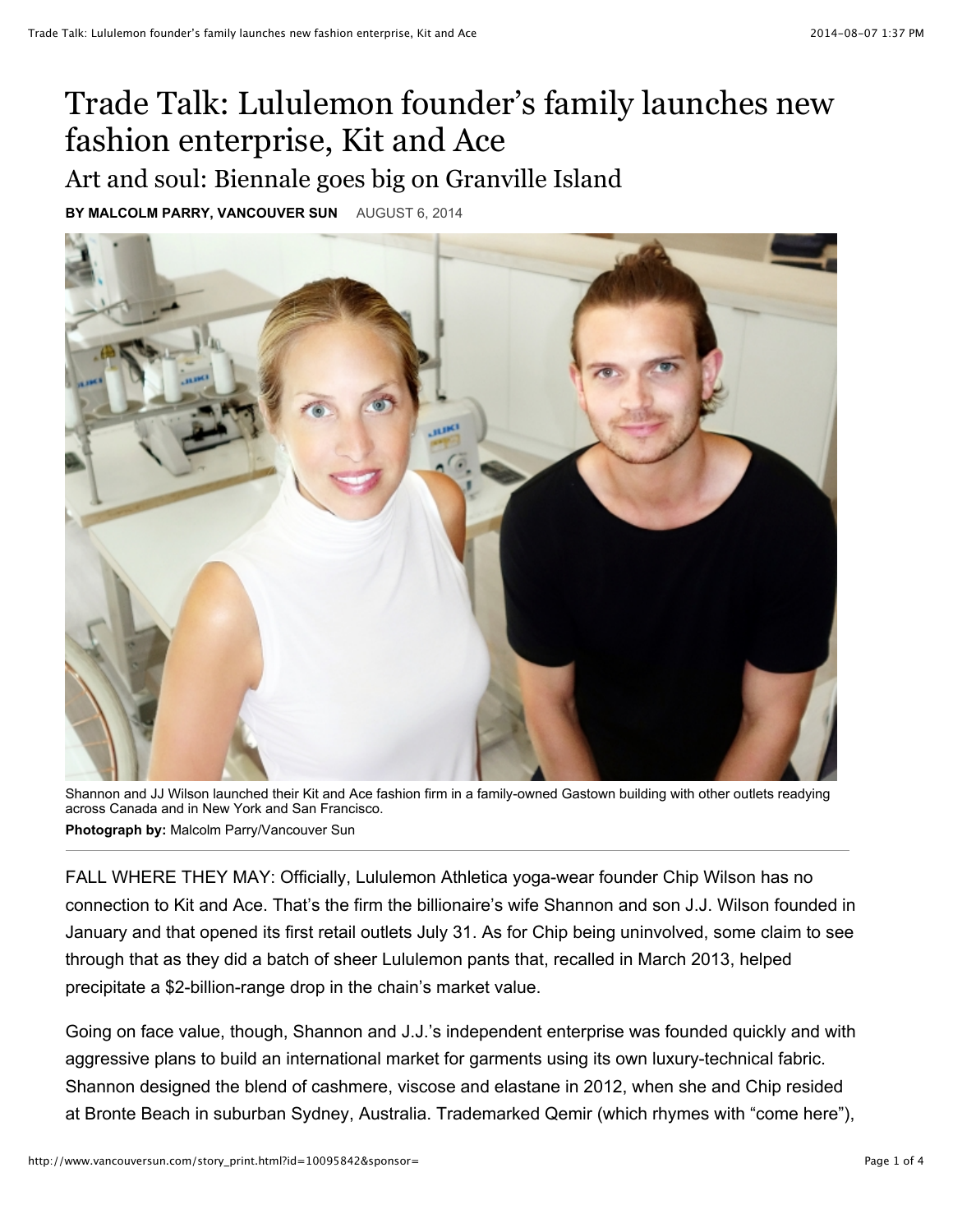the Italy-milled material is employed in Kit and Ace's launch line of \$64 to \$84 T-shirts. Women's and men's pants and suchlike are due this fall.

By then, wholly owned studio versions of Kit and Ace's Gastown store should be open in Calgary, Edmonton, Saskatoon, Toronto, New York and San Francisco. Each will feature the original's 2.4 metre-by-2.4-metre table for client powwows and catered dinners. Within a year, Shannon said those 1,500-square-foot-range outlets will double in area to be flagship stores with tailoring facilities and inhouse designers.

Shannon was a designer herself in 2000 when she joined fledgling Lululemon's then-four employees in a second-floor Kitsilano facility. She later worked on the organic Oqoqo line, married boss Chip and had three children.

J.J., 25, got a Ryerson U degree in retail merchandising and worked with a private-equity firm in Boston and the Clinton Foundation in New York, Returning to Vancouver, he launched e-commerce operations for menswear firm Wings+Horns, and established the brand with New York department store Bloomingdale's.

Kit and Ace aren't nicknames from the Wilsons' clan's \$54-million Point Grey Road mansion. Nor is there a link to Ace Aasen, the self-proclaimed mayor of 1970s Gastown. "We decided that the perfect girl to wear technical clothing would be named Kit and have a boyfriend Ace," J.J. said.

As for the firm gaining quick occupancy of 151 Water St.'s 4,500-square-foot main floor, the basement and a second-floor graphics studio, that came easy. The building is one of several owned by Low Tide Properties, a Wilson family firm. "We pay rent, though," Shannon said. "It's all straight up."

That's how she and J.J. hope their enterprise will go. It had better. Some 35 people are employed at the store-design-office, and 40 more one block east. Those familiar with Lululemon may see some familiar faces at both. Not Chip's, though, they say.

ART FOR ALL: A crew from Dave Notte's Wolfgang Painters firm began preparation work on Ocean Concrete's Granville Island silos Wednesday. It wasn't to ready them for the firm's logo or the sunburst, fruit or vegetable designs seen on its blender trucks. Instead, Brazilian street artists Gustavo and Otavio Pandolfo, a.k.a. Os Gemeos (the twins), will create a 2,000-square-metre mural by Sept. 7 that would cost \$1 million if privately commissioned. However, after painting murals at London's Tate Modern gallery, Art Basel Miami Beach and elsewhere, they'll execute their biggest-ever work for free. The deal, costing only \$125,000 for preparation, administration and travel accommodation, mostly crowd-funded, was made by senior curator Marcello Dantas for the 2014-16 Vancouver Biennale.

With an annual budget of \$3.8 million, the decade-old event will have 80 international and 12 Canadian artists create public artworks that anyone may see for free.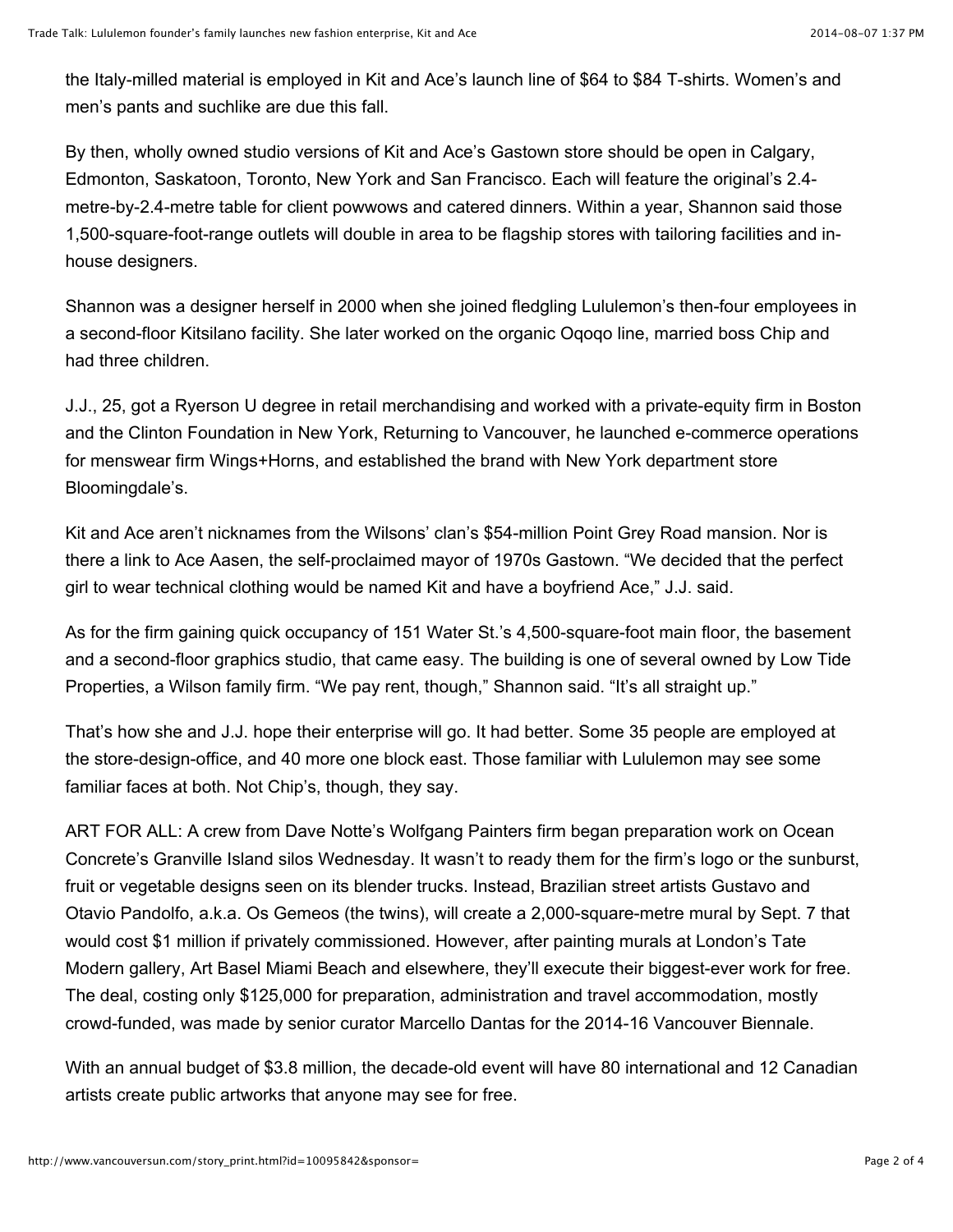That, and its non-reliance on taxpayer funding, distinguish the Vancouver Biennale from some 200 others of which — along with Venice, Sao Paulo, Istanbul, etc. — it ranks in the top echelon. When International Biennial Association delegates confer here in 2016, that unique feature will doubtless be scrutinized.

"Many governments like the idea, too, because they don't have to put money in," biennale founder, head and former 34-year private gallerist Barrie Mowatt said.

Delegates will also see biennale-spurred public art that stayed here, such as Yue Minjun's multisculpture A-maze-ing Laughter in English Bay's Morton Park. Secured by Chip and Shannon Wilson's \$1.5-million donation, it supports six-year marketing director Myriam Blume's assertion that "the biennale has been a driving force behind tourism."

That claim is validated by its public artworks appearing in many promotions. Regarding the biennale's own advancement, such benefactor support "makes artists understand our vision and the importance of being included with other world-renowned artists," Blume said.

The latter would include film director Oliver Stone and Brazilian artist Vik Muniz, who both participated recently.

Cyclist-gym rat Mowatt, 69, has ambitious plans for his two-lot Third-at-Alberta property and 13,200 square-foot building, which cost \$1 million in 2000 and houses the Vancouver Biennale and Pentland's Prosthetic & Orthotics Services Inc. He said he figures the former could stand on its own by codeveloping a 12-to-16-floor tower to accommodate administration facilities and transiting biennale artists, "a big gallery on the main floor and eight to 10 floors of commercial space to pay for everything."

Being financially off the hook otherwise, you'd think city hall might be happy to zone something like that.

## [malcolmparry@shaw.ca](mailto:malcolmparry@shaw.ca)

## 604-929-8456

© Copyright (c) The Vancouver Sun

**[Previous](javascript:viewPhoto(5,5,) [Next](javascript:viewPhoto(2,5,)**